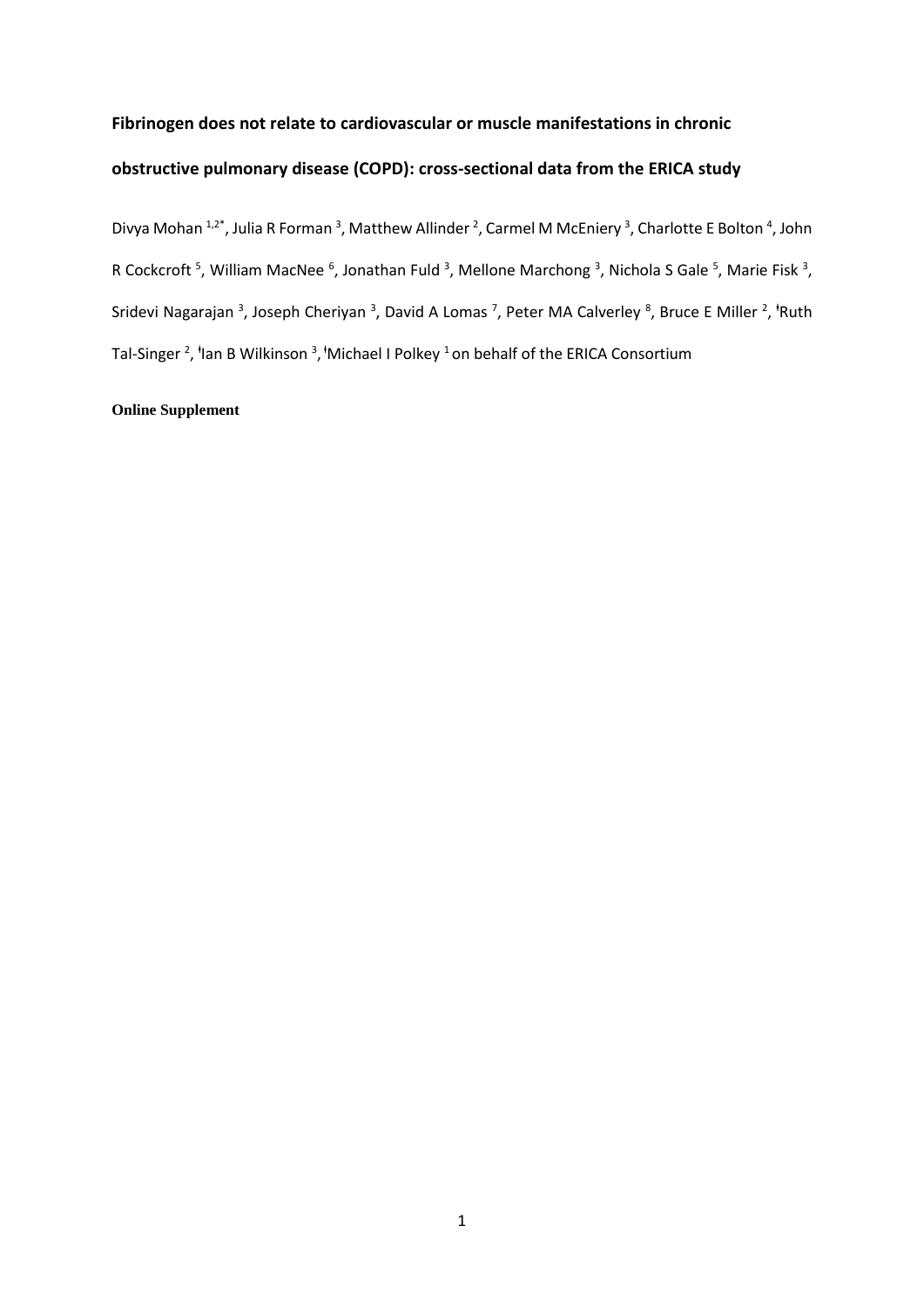#### **Methods**

#### **Study Design**

ERICA is a longitudinal, observational study with phenotypic assessments being conducted at baseline, and follow-up via 6-monthly questionnaires for a period of 3 years. The data presented here is cross-sectional data from the baseline assessments.

The study was powered on the basis of a tertile analysis of aPWV and QMVC. Assuming an average aPWV of 10 (standard deviation (SD) 1.0m/s) and a minimal clinically relevant difference of 0.4m/s, 230 patients per tertile provide 90% power at p<0.01 to detect this difference between the top and bottom quartiles. Assuming an average QMVC of 32 (SD 8kg, 220 patients per tertile will provide 90% power at a significance of p <0.01 in order to detect the minimum clinical difference of 3kg between the top and bottom tertiles. Allowing for a 10% dropout rate and incomplete datasets, approximately 800 patients were required.

### **Study Assessments**

We measured demographics, height, weight, fat-free mass (single-frequency (50kHz) bioelectrical impedance analysis via TANITA BC 418MA (Tanita Corporation, Tokyo, Japan), post-bronchodilator spirometry, health-related quality of life questionnaires (Medical Research Council dyspnoea score, St George's Respiratory Questionnaire and COPD Assessment Test), peripheral blood pressure and Short Physical Performance Battery (SPPB).

2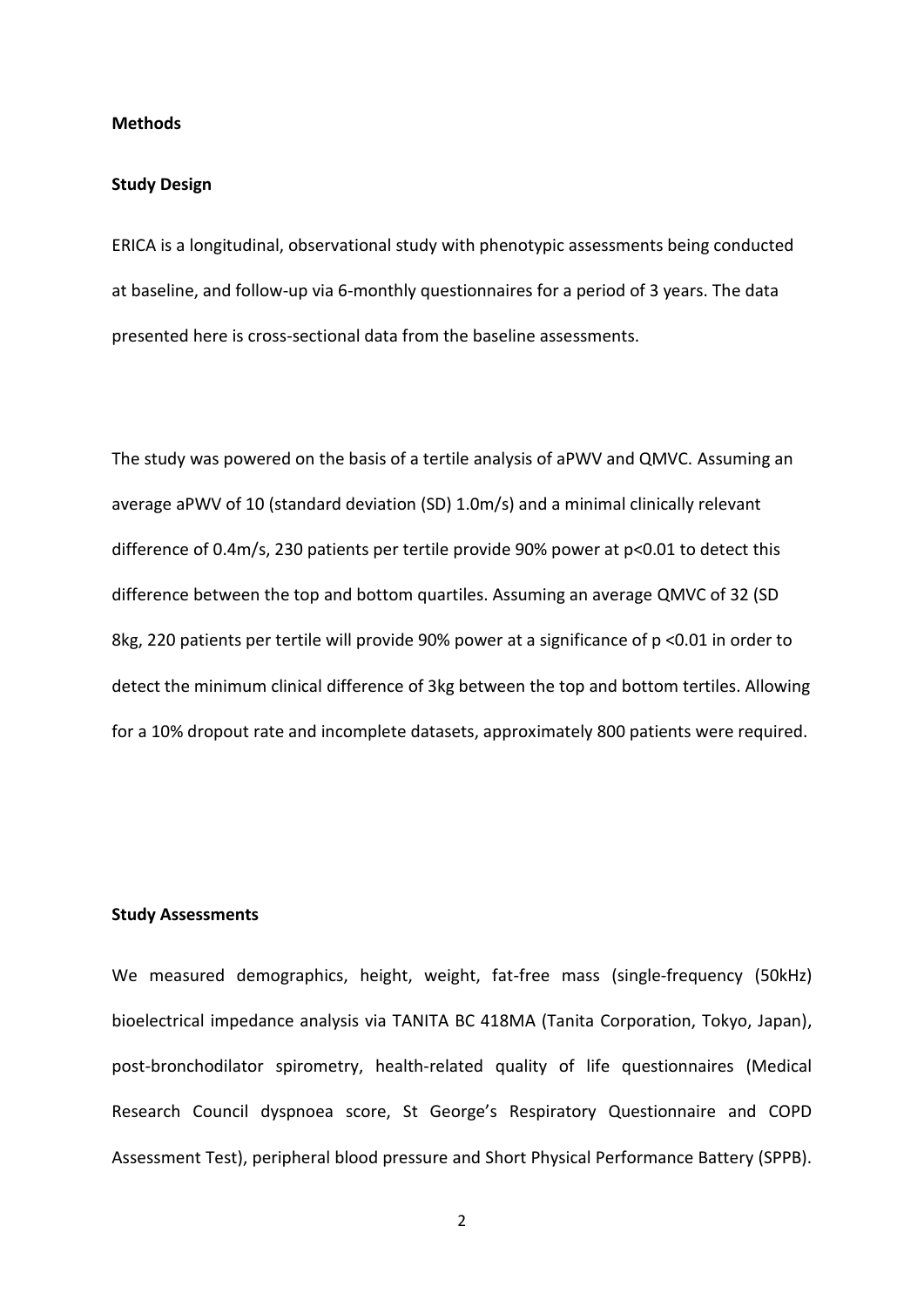SPPB is A composite assessment of lower extremity function comprising standing balance, 4 meter gait speed and sitting-to-standing speed, with a maximum possible total score of 12 (1). Lower scores indicate increasing frailty. Six minute walk distance was measured in accordance with the guidelines of the American Thoracic Society (2) except that a practice walk was not performed due to time constraints. Subjects fasted for >4 hours and refrained from medications for >6 hours prior to aPWV measurements and venepuncture, the latter being used for plasma fibrinogen, white cell count (WCC) and high sensitivity C-reactive protein (hsCRP) measurements.

#### Fibrinogen

Whole blood was collected into a vacutainer tube (sodium citrate as the anticoagulant), and plasma fibrinogen was measured in fresh plasma samples using an automated, modified Clauss method (HemosIL Fibrinogen-C XL, Instrumentation Laboratories(3)). The assay method is a direct measurement of functional fibrinogen and is the method most commonly used in clinical laboratories.

#### Aortic Pulse Wave Velocity (aPWV)

Following 10 minutes of supine rest, brachial blood pressure was measured three times, and an average of the final readings used for analysis. APWV was measured via the SphygmoCor device (AtCor, West Ryde, Australia), between the carotid and femoral arteries, using a piezoelectric tonometer placed over the artery and ECG gating, as previously described in detail (4).

3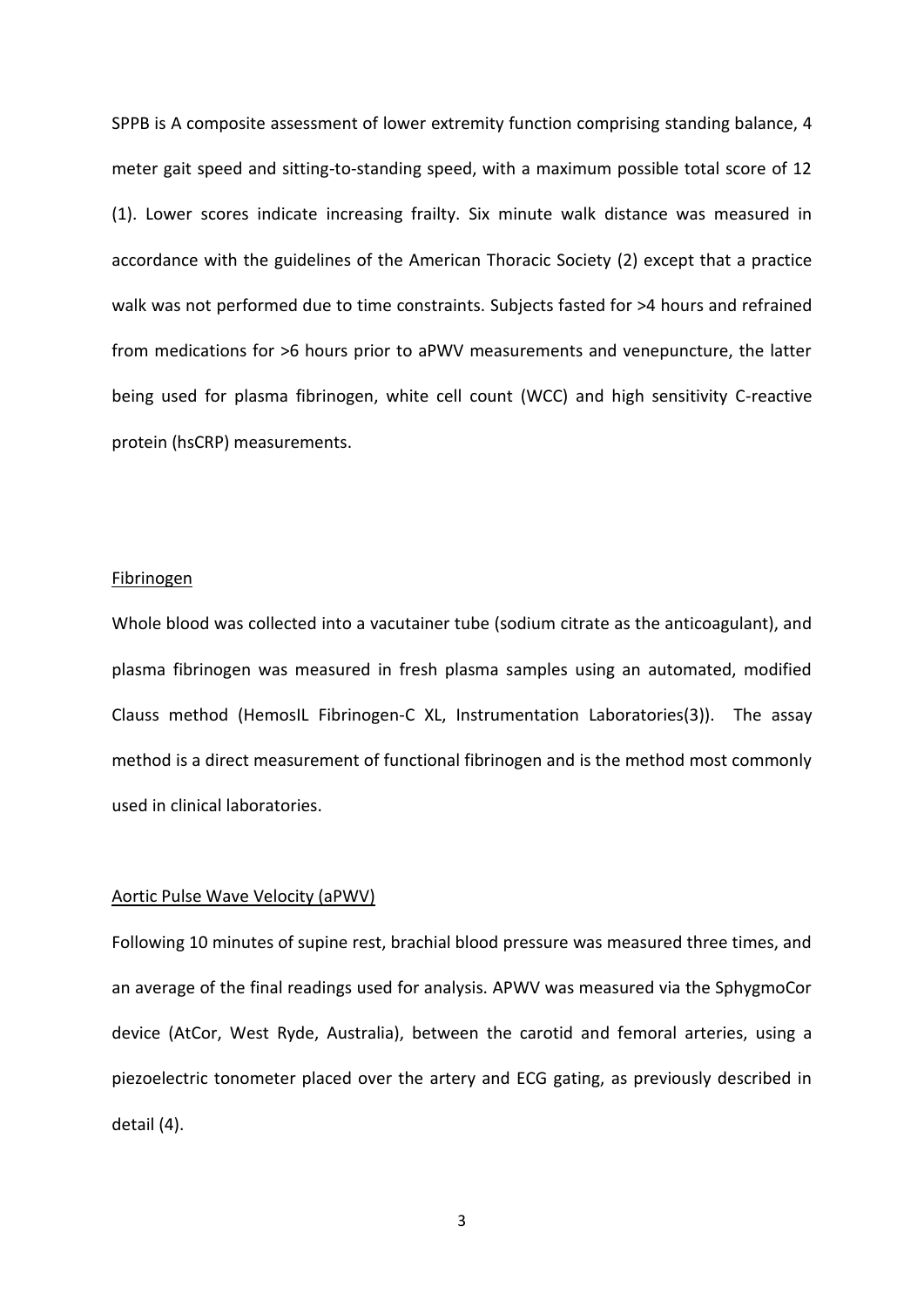#### Quadriceps Maximal Volitional Contraction

QMVC force was measured using the technique of Edwards *et al (5)* and expressed as a percentage of predicted values using the equations developed by Seymour and co-workers (6). Patients were verbally encouraged to make a maximal contraction by pushing against an inextensible strap placed above the ankle. The manoeuvre was repeated six times with a minimum 20 second interval between efforts. We used the highest value of contraction which could be sustained for 1 second for analysis.

#### Exacerbations and Medications

For this study, we have defined exacerbations as self-reported increase in COPD symptoms that required treatment with antibiotics and/ or steroids and severe exacerbations as those that require hospital admission.

There are no prohibited medications in the study. All subjects continued their routine prescribed medications throughout the study and the patient's physician may offer treatments (e.g. medication change, rehabilitation) in line with the patients' needs.

#### *Statistical analysis*

Linear regression analyses were used to estimate the differences between the mean in the overall study population and the mean in each group, for continuous outcome variables. To compare the results of binary outcome variables across the phenotypic groups, logistic regression was used to estimate odds ratios. To compare the MRC score across the

4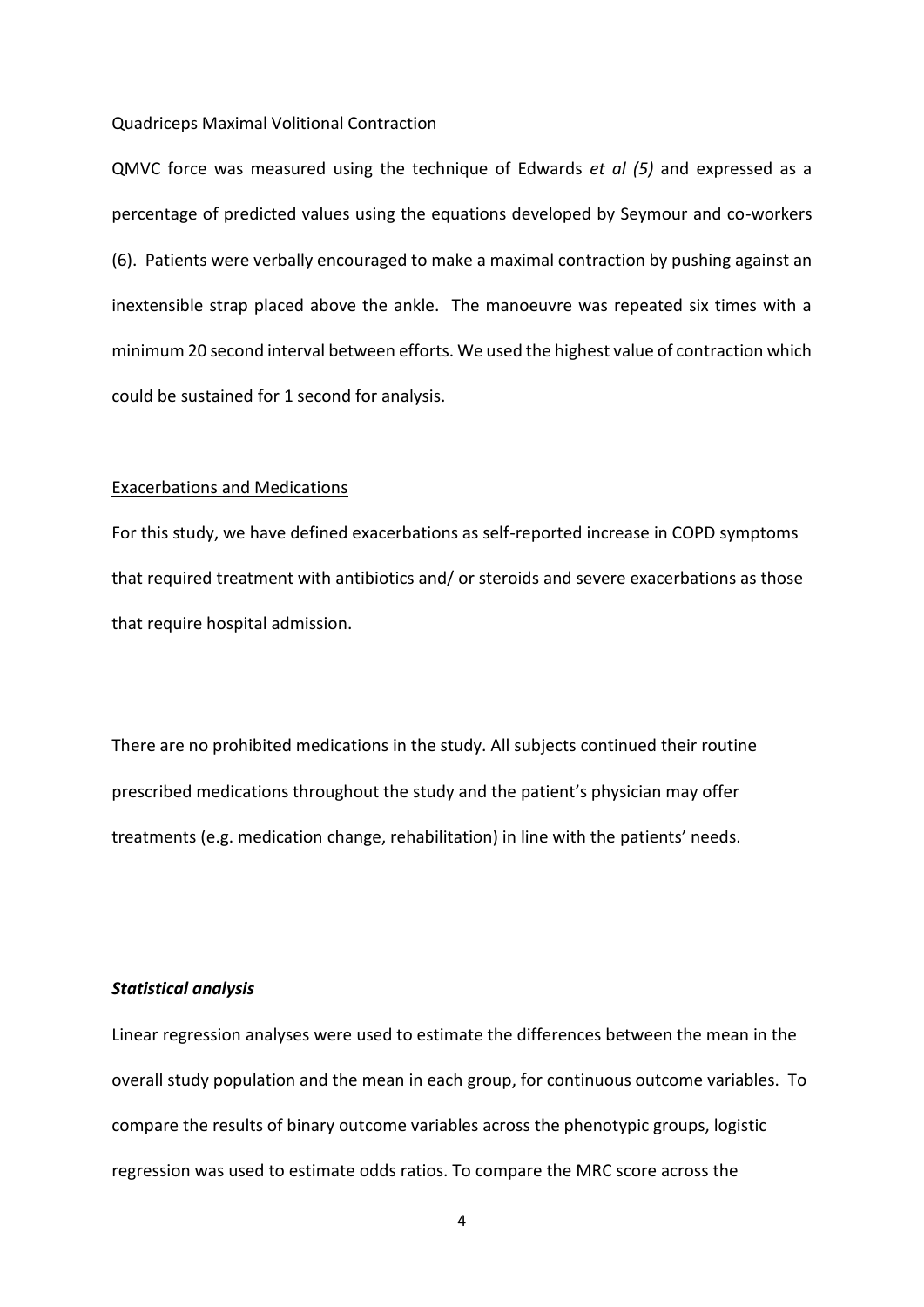phenotypic groups, proportional odds logistic regression (POLR) was used to estimate odds ratios. When estimating odds ratios, the group with neither muscle weakness nor high cardiovascular risk was taken as the baseline group. Correction was not made for multiple comparisons.

Multiple linear regression analyses were conducted to estimate the dependence of QMVC and aPWV on each inflammatory biomarker, with adjustment for known or expected confounders. Non-normally distributed variables were log transformed prior to analysis. The full study population was included in the main analysis.

Sensitivity analyses were carried out that excluded subjects with simultaneously elevated hsCRP ( $>$ 20 mg/L) and WCC ( $>$ 11.0 x 10<sup>9</sup>/L), to exclude the possibility that data were skewed by participants with subclinical exacerbations.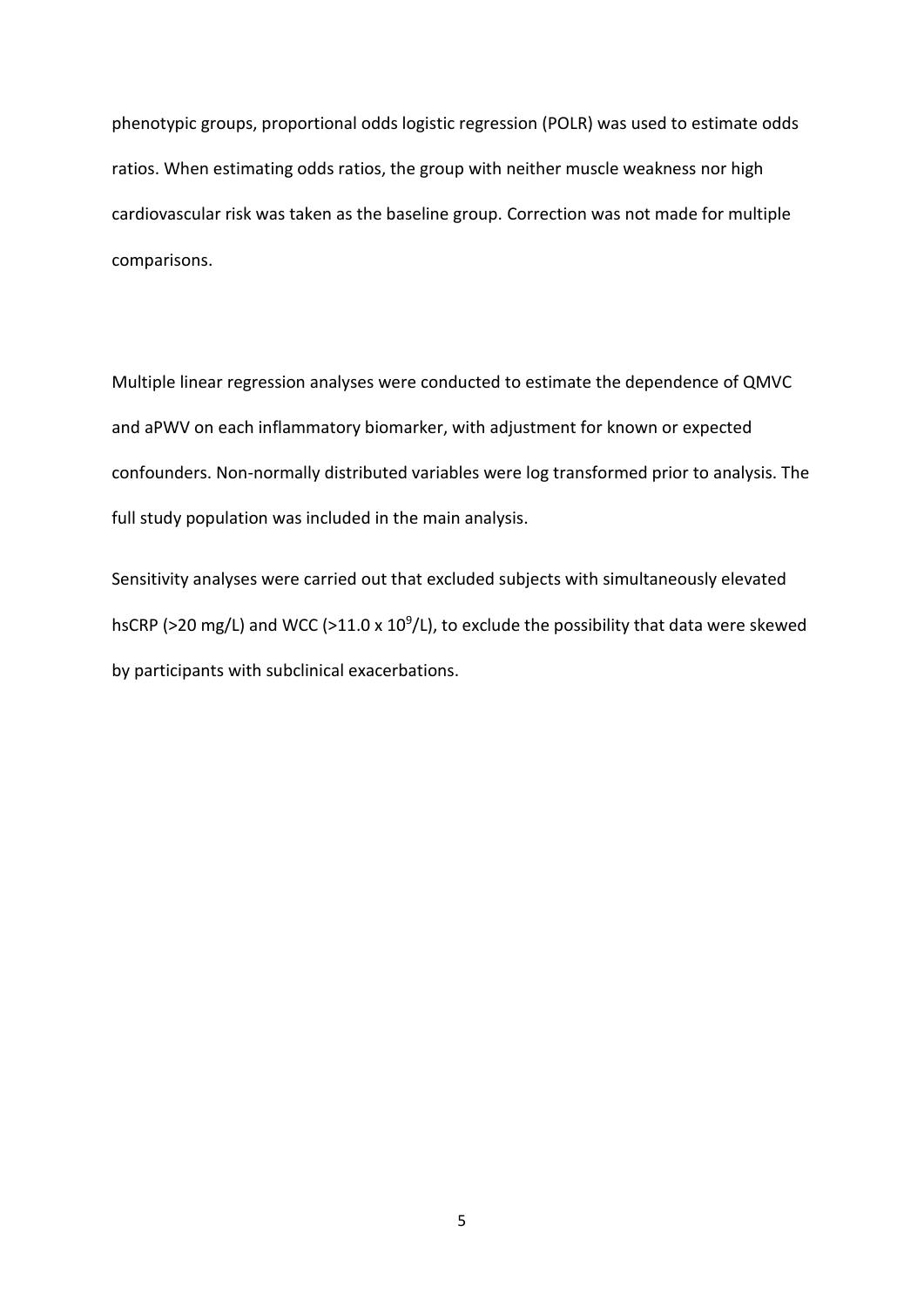# **Results**

# **eTable 1 Variables with missing data**

| <b>Variable</b>                           | Number of subjects with missing data |
|-------------------------------------------|--------------------------------------|
| Smoking history                           | 11                                   |
| Height                                    | 6                                    |
| Weight                                    | 12                                   |
| Body mass index                           | 12                                   |
| Fat free mass                             | 35                                   |
| Forced expiratory volumes in 1 second     | 4                                    |
| Forced vital capacity                     | 4                                    |
| Quadriceps maximal volitional contraction | 32                                   |
| Short physical performance battery        | 12                                   |
| 6 minute walk distance                    | 36                                   |
| Supine heart rate                         | 56                                   |
| Supine mean arterial pressure             | 15                                   |
| Pulse wave velocity                       | 65                                   |
| Fibrinogen                                | 13                                   |
| High sensitivity-C-Reactive Protein       | 20                                   |
| White cell count                          | 15                                   |
| Medical Research Council dyspnoea score   | 10                                   |
| <b>COPD Assessment Test score</b>         | 10                                   |
| SGRQ total score                          | 24                                   |
| <b>Exacerbation history</b>               | 104                                  |
| Diabetes history                          | 8                                    |
| Antihypertensive therapy                  | 11                                   |
| Cholesterol lowering therapy              | 15                                   |
| Previous history of myocardial infarction | 10                                   |

eTable 1: Number of subjects with missing data per variable in total ERICA cohort (n = 729)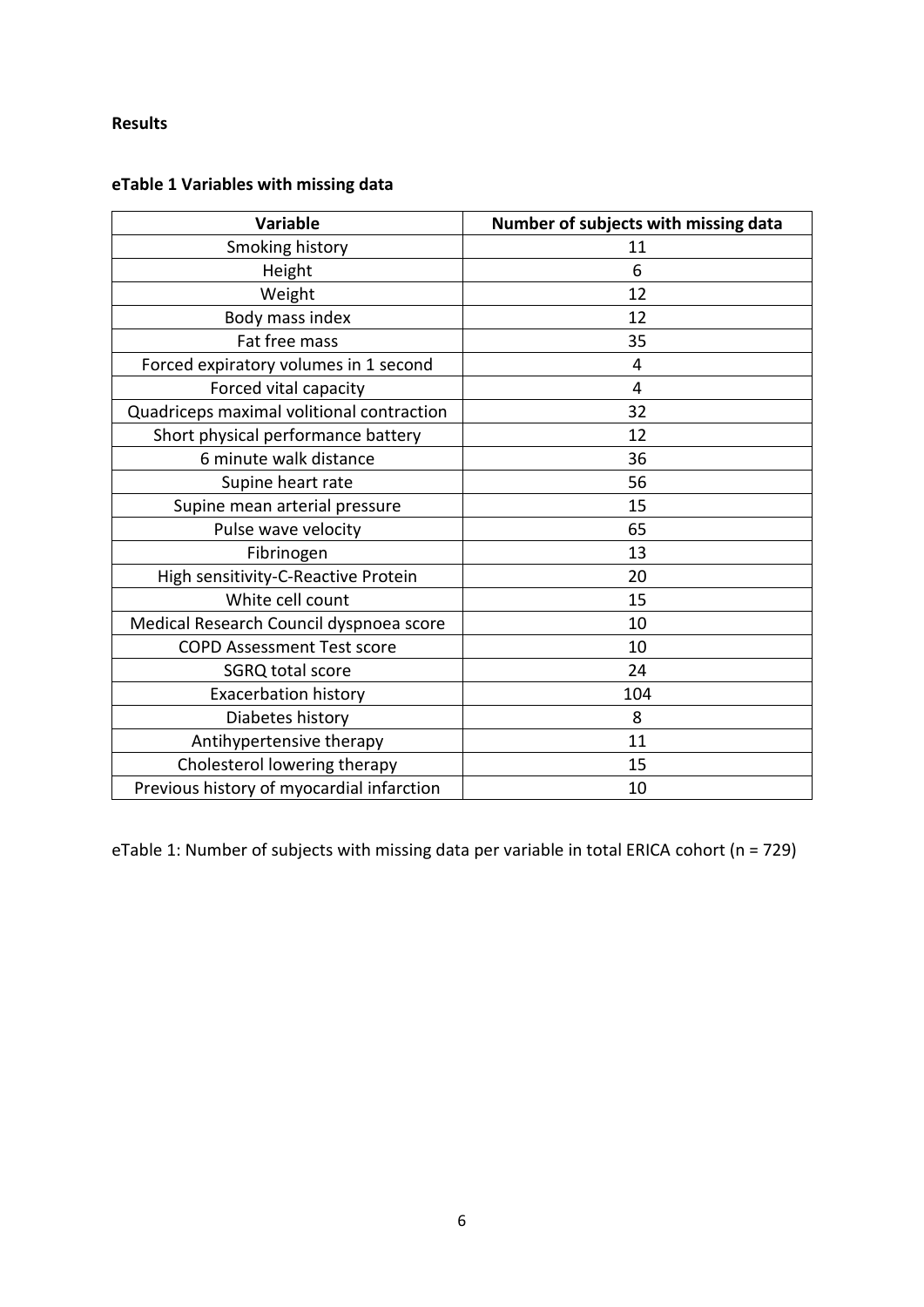# **eTable 2 Aortic pulse wave velocity and fibrinogen (n=635)**

| <b>Variable</b>       | <b>Estimate</b> | <b>Standard error</b> | P value  | 95% Confidence  |
|-----------------------|-----------------|-----------------------|----------|-----------------|
|                       |                 |                       |          | Interval        |
| Log fibrinogen        | 0.18            | 0.37                  | 0.64     | $-0.54, 0.90$   |
| Age (years)           | 0.13            | 0.01                  | < 0.0001 | 0.11, 0.16      |
| Gender                | 0.45            | 0.20                  | 0.028    | 0.06, 0.86      |
| Supine heart rate     | 0.05            | 0.01                  | < 0.0001 | 0.17, 1.56      |
| Supine mean arterial  | 0.06            | 0.01                  | < 0.0001 | $-0.14, 1.00$   |
| pressure              |                 |                       |          |                 |
| Current smoker        | $-0.19$         | 0.20                  | 0.33     | $-1.63, -0.22$  |
| Smoking pack year     | 0.001           | 0.003                 | 0.65     | $-0.03, 1.58$   |
| history               |                 |                       |          |                 |
| FEV <sub>1</sub> (L)  | $-0.13$         | 0.20                  | 0.52     | 0.03, 0.06      |
| <b>Diabetes</b>       | 0.90            | 0.29                  | < 0.01   | 0.04, 0.08      |
| Previous heart attack | $-0.003$        | 0.34                  | 0.99     | $-0.56, 0.21$   |
| Anti-hypertensive     | $-0.02$         | 0.20                  | 0.92     | $-0.005, 0.007$ |
| therapy               |                 |                       |          |                 |
| Cholesterol lowering  | 0.31            | 0.22                  | 0.14     | 0.38, 1.52      |
| therapy               |                 |                       |          |                 |
| Site 2 vs site 1      | 0.86            | 0.35                  | 0.03     | $-0.61, 0.75$   |
| Site 3 vs site 1      | 0.46            | 0.29                  | 0.12     | $-0.50, 0.26$   |
| Site 4 vs site 1      | $-0.92$         | 0.36                  | 0.01     | $-0.40, 0.38$   |
| Site 5 vs site 1      | 0.77            | 0.41                  | 0.06     | $-0.16, 0.67$   |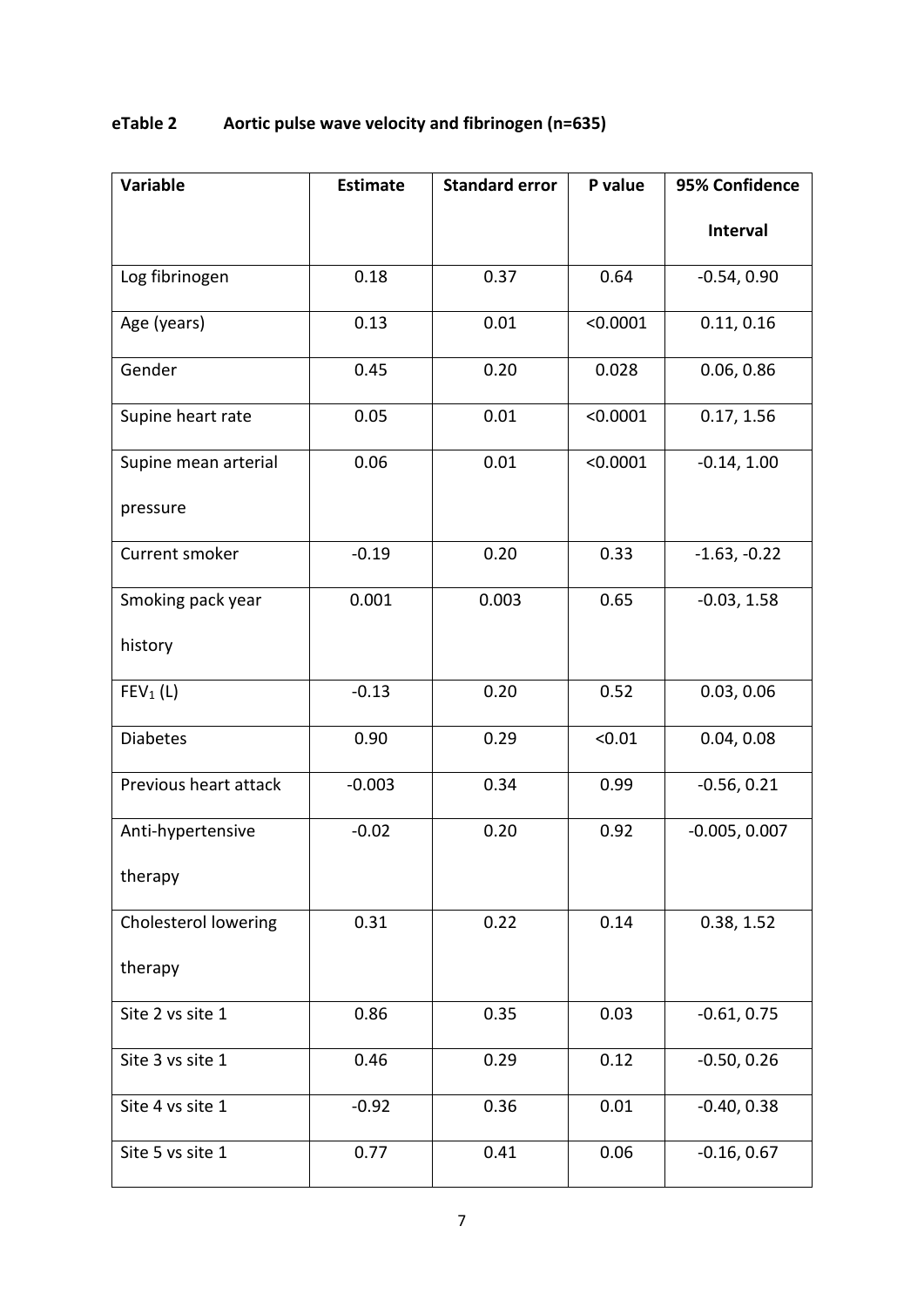eTable 2: Linear regression analysis for associations with cardiovascular manifestation, as measured by aortic pulse wave velocity, in subjects with COPD (n=635). Age, gender, supine heart rate, supine mean arterial pressure and the presence of diabetes are significantly associated with aortic pulse wave velocity ( $p < 0.0001$ ,  $p = 0.028$ ,  $p < 0.0001$ ,  $p < 0.0001$  and p<0.01 respectively), but fibrinogen is not associated with aortic pulse wave velocity (p = 0.64). Site 1 is set as the index, comparator site for remaining sites.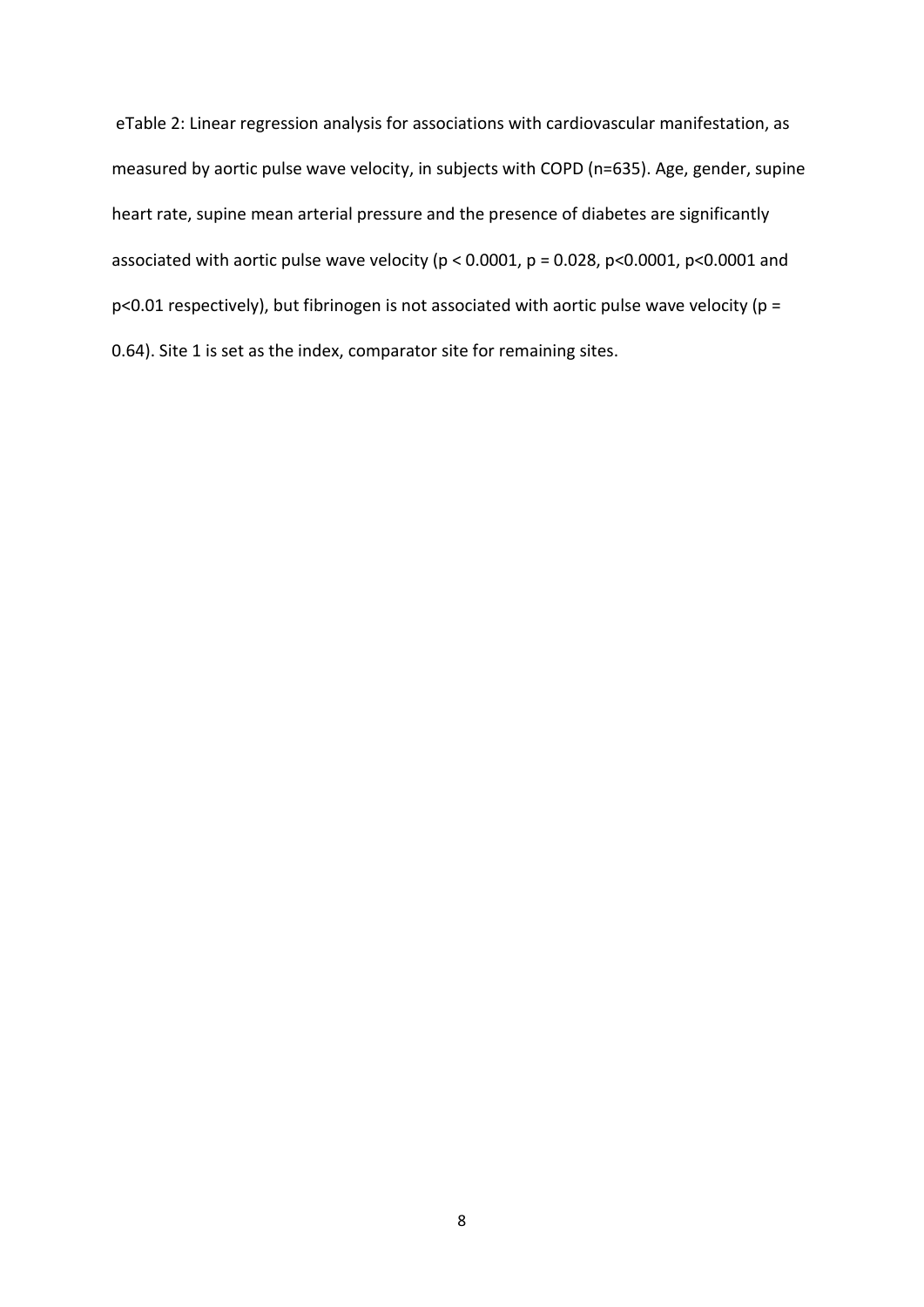| <b>Variable</b>  | <b>Estimate</b> | <b>Standard</b> | P value  | 95% Confidence  |
|------------------|-----------------|-----------------|----------|-----------------|
|                  |                 | error           |          | <b>Interval</b> |
| Log fibrinogen   | $-0.33$         | 1.47            | 0.82     | $-3.41, 2.24$   |
| Age (years)      | $-0.17$         | 0.05            | < 0.001  | $-0.26, -0.08$  |
| Gender           | 6.4             | 1.05            | < 0.0001 | 4.20, 8.30      |
| Current smoker   | $-0.17$         | 0.78            | 0.79     | $-3.77, 1.71$   |
| Fat free mass    | 0.37            | 0.05            | < 0.0001 | $-4.93, -0.34$  |
| Height           | $-0.12$         | 0.06            | 0.061    | $-2.66, 2.82$   |
| FEV <sub>1</sub> | 4.7             | 0.83            | < 0.0001 | $-3.45, 2.87$   |
| Site 2 vs site 1 | $-1.14$         | 1.4             | 0.42     | $-1.73, 1.31$   |
| Site 3 vs site 1 | $-2.68$         | 1.17            | 0.023    | 0.27, 0.48      |
| Site 4 vs site 1 | 0.07            | 1.40            | 0.96     | $-0.25, 0.01$   |
| Site 5 vs site 1 | $-0.32$         | 1.61            | 0.84     | 3.09, 6.31      |

## **eTable 3 Quadriceps maximal volitional contraction and fibrinogen (n=656)**

eTable 3: Linear regression analysis for determinants of quadriceps maximal volitional contraction in subjects with COPD (n=656). Age, gender, fat-free mass and FEV<sub>1</sub> emerge as significantly associated with quadriceps weakness (p <0.001, p <0.0001, p <0.0001 and p<0.0001 respectively), with fibrinogen not emerging as a significant association (p=0.82). Site 1 is set as the index, comparator site for remaining sites.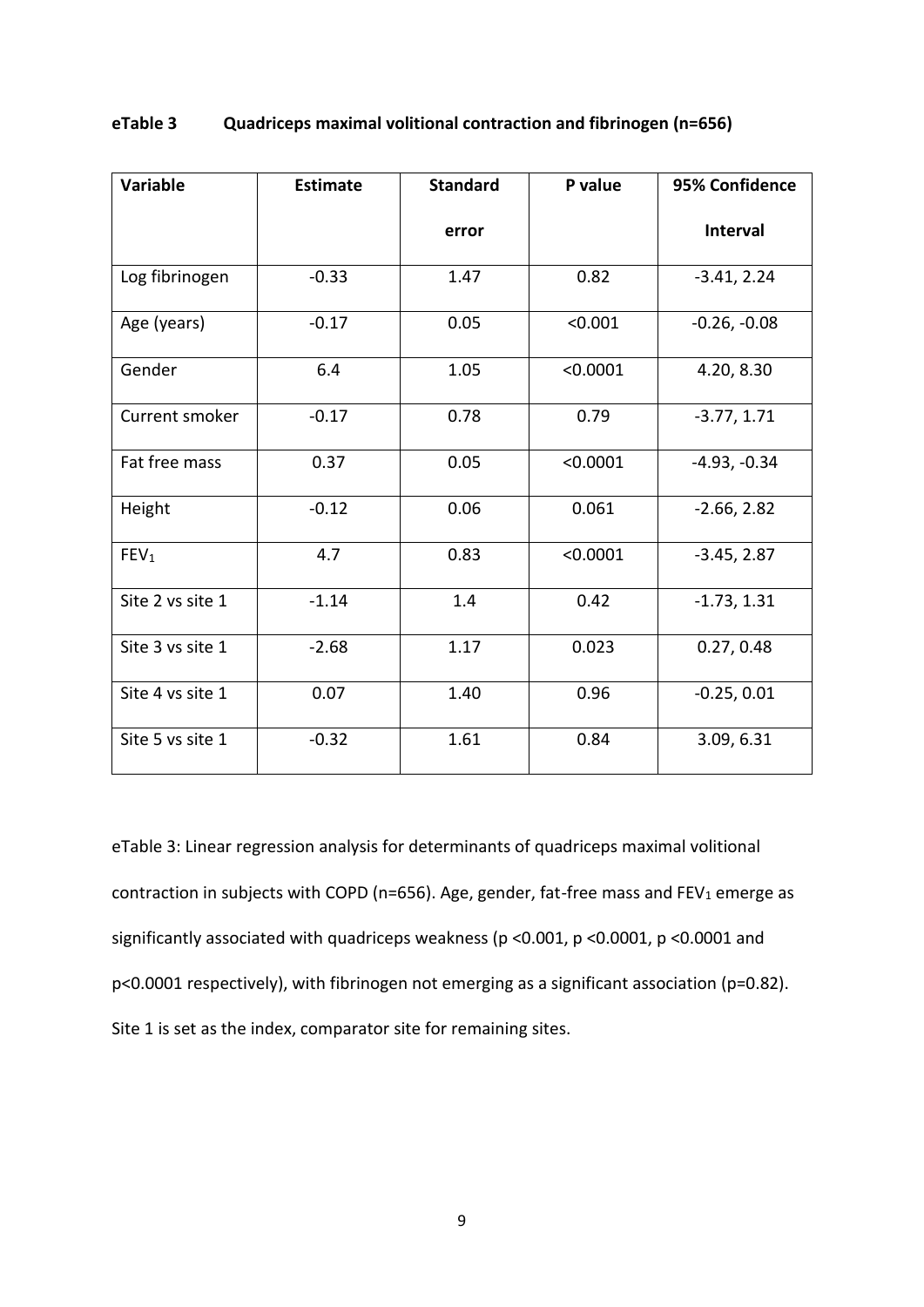| <b>Variable</b>               | <b>Estimate</b> | <b>Standard error</b> | P value  |
|-------------------------------|-----------------|-----------------------|----------|
| Log hsCRP                     | 0.08            | 0.08                  | 0.31     |
| Age (years)                   | 0.14            | 0.01                  | < 0.0001 |
| Gender                        | 0.46            | 0.20                  | 0.03     |
| Supine heart rate             | 0.05            | 0.01                  | < 0.0001 |
| Supine mean arterial pressure | 0.06            | 0.01                  | < 0.0001 |
| Current smoker                | $-0.18$         | 0.20                  | 0.36     |
| Smoking pack year history     | 0.001           | 0.003                 | 0.78     |
| FEV <sub>1</sub> (L)          | $-0.15$         | 0.20                  | 0.45     |
| <b>Diabetes</b>               | 0.85            | 0.30                  | 0.005    |
| Previous heart attack         | $-0.01$         | 0.35                  | 0.99     |
| Anti-hypertensive therapy     | 0.03            | 0.2                   | 0.87     |
| Cholesterol lowering therapy  | 0.33            | 0.22                  | 0.13     |
| Site 2                        | 0.76            | 0.36                  | 0.03     |
| Site 3                        | 0.35            | 0.29                  | 0.22     |
| Site 4                        | $-0.98$         | 0.37                  | 0.01     |
| Site 5                        | 0.68            | 0.41                  | 0.10     |

# **eTable 4 Pulse wave velocity and hsCRP (n = 631)**

eTable 4: Linear regression analysis for determinants of arterial stiffness, as measured by pulse wave velocity, with hs-CRP as the marker of systemic inflammation. Site 1 is the index, comparator site for remaining sites.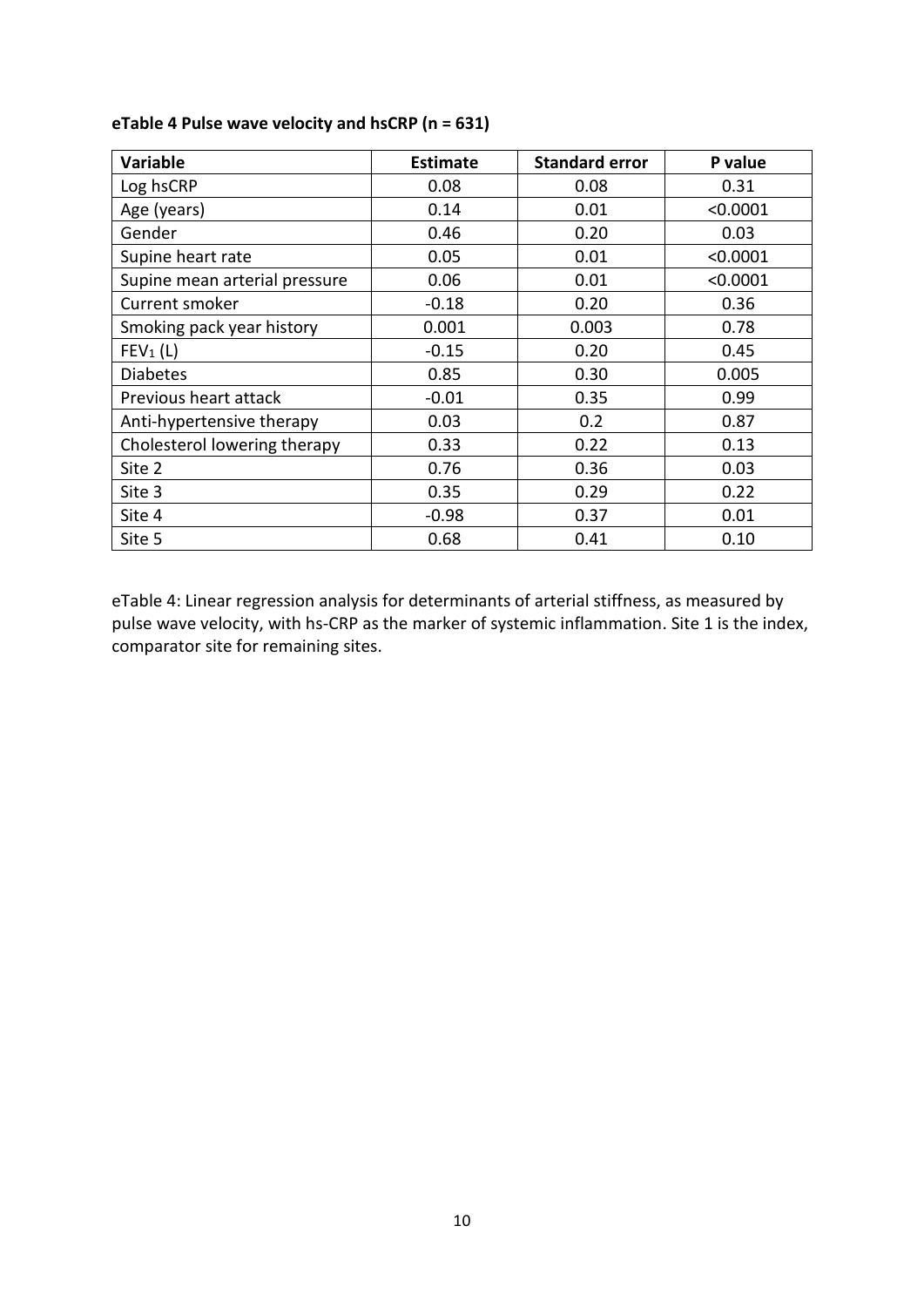| <b>Variable</b>               | <b>Estimate</b> | <b>Standard error</b> | P value  |
|-------------------------------|-----------------|-----------------------|----------|
| Log WCC                       | 0.36            | 0.33                  | 0.27     |
| Age (years)                   | 0.14            | 0.01                  | < 0.0001 |
| Gender                        | 0.44            | 0.21                  | 0.03     |
| Supine heart rate             | 0.05            | 0.01                  | < 0.0001 |
| Supine mean arterial pressure | 0.06            | 0.01                  | < 0.0001 |
| Current smoker                | $-0.17$         | 0.20                  | 0.41     |
| Smoking pack year history     | 0.001           | 0.003                 | 0.74     |
| FEV <sub>1</sub> (L)          | $-0.16$         | 0.20                  | 0.41     |
| <b>Diabetes</b>               | 0.86            | 0.29                  | 0.002    |
| Previous heart attack         | $-0.03$         | 0.34                  | 0.93     |
| Anti-hypertensive therapy     | $-0.01$         | 0.20                  | 0.99     |
| Cholesterol lowering therapy  | 0.36            | 0.22                  | 0.09     |
| Site 2                        | 0.75            | 0.35                  | 0.03     |
| Site 3                        | 0.35            | 0.29                  | 0.22     |
| Site 4                        | $-1.00$         | 0.36                  | 0.01     |
| Site 5                        | 0.72            | 0.41                  | 0.08     |

# **eTable 5 Pulse wave velocity and white blood count (n=636)**

eTable 5: Linear regression analysis for determinants of arterial stiffness, as measured by pulse wave velocity, with white cell count as the marker of systemic inflammation. Site 1 is the index, comparator site for remaining sites.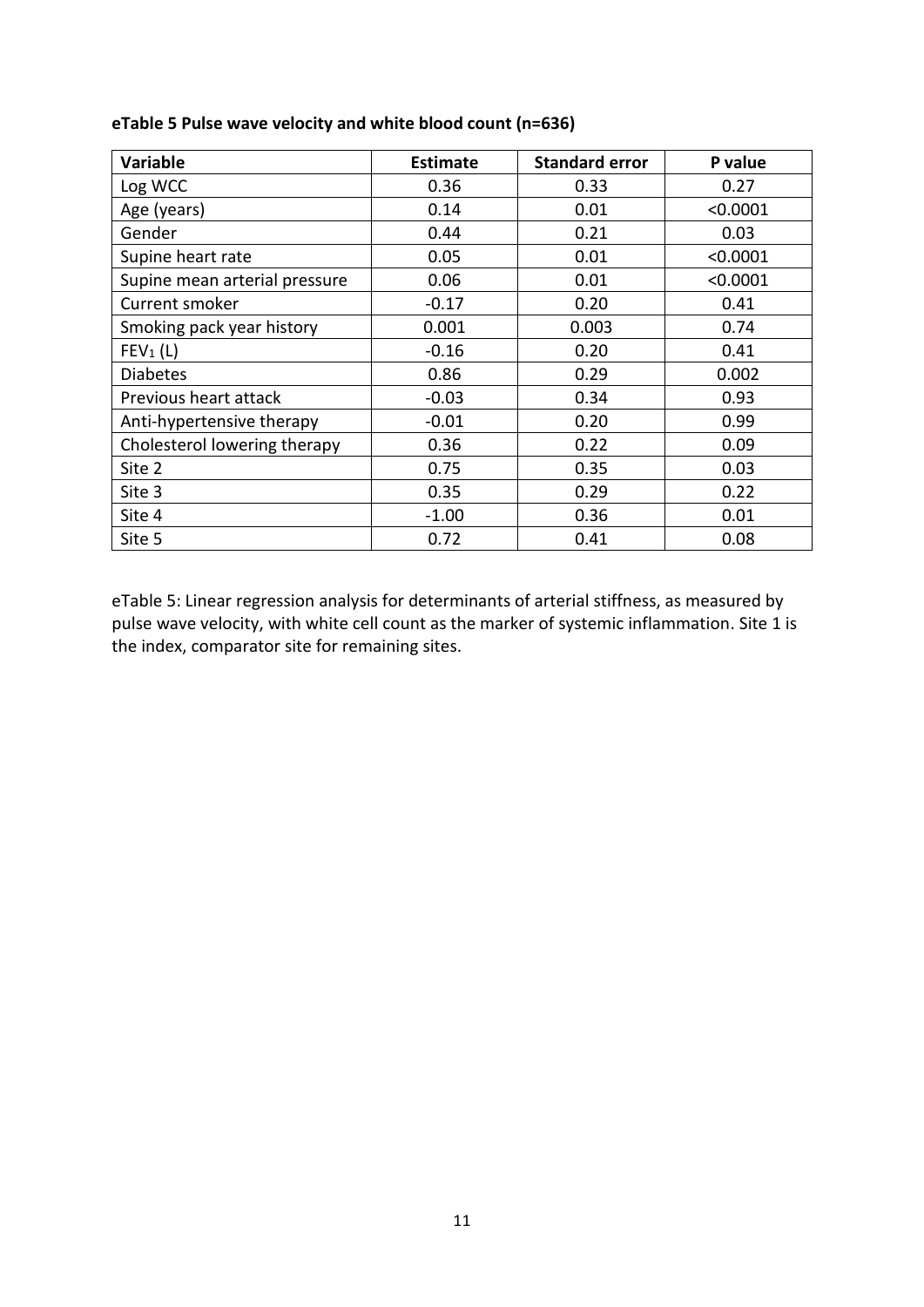| Variable         | <b>Estimate</b> | <b>Standard error</b> | P value  |
|------------------|-----------------|-----------------------|----------|
| Log hsCRP        | $-0.54$         | 0.32                  | 0.09     |
| Age (years)      | $-0.19$         | 0.05                  | < 0.0001 |
| Gender           | 6.50            | 1.04                  | < 0.0001 |
| Current smoker   | 0.02            | 0.77                  | 0.98     |
| Fat free mass    | 0.39            | 0.05                  | < 0.0001 |
| Height           | $-0.13$         | 0.06                  | 0.04     |
| FEV <sub>1</sub> | 4.23            | 0.82                  | < 0.0001 |
| Site 2           | $-0.99$         | 1.38                  | 0.48     |
| Site 3           | $-2.57$         | 1.16                  | 0.03     |
| Site 4           | 0.28            | 1.39                  | 0.84     |
| Site 5           | $-0.24$         | 1.59                  | 0.88     |

# **eTable 6 Quadriceps maximal volitional contraction and hsCRP (n=648)**

eTable 6: Linear regression analysis for determinants of quadriceps weakness, as measured by quadriceps maximal volitional contraction, with hs-CRP as the marker of systemic inflammation. Site 1 is the index, comparator site for remaining sites.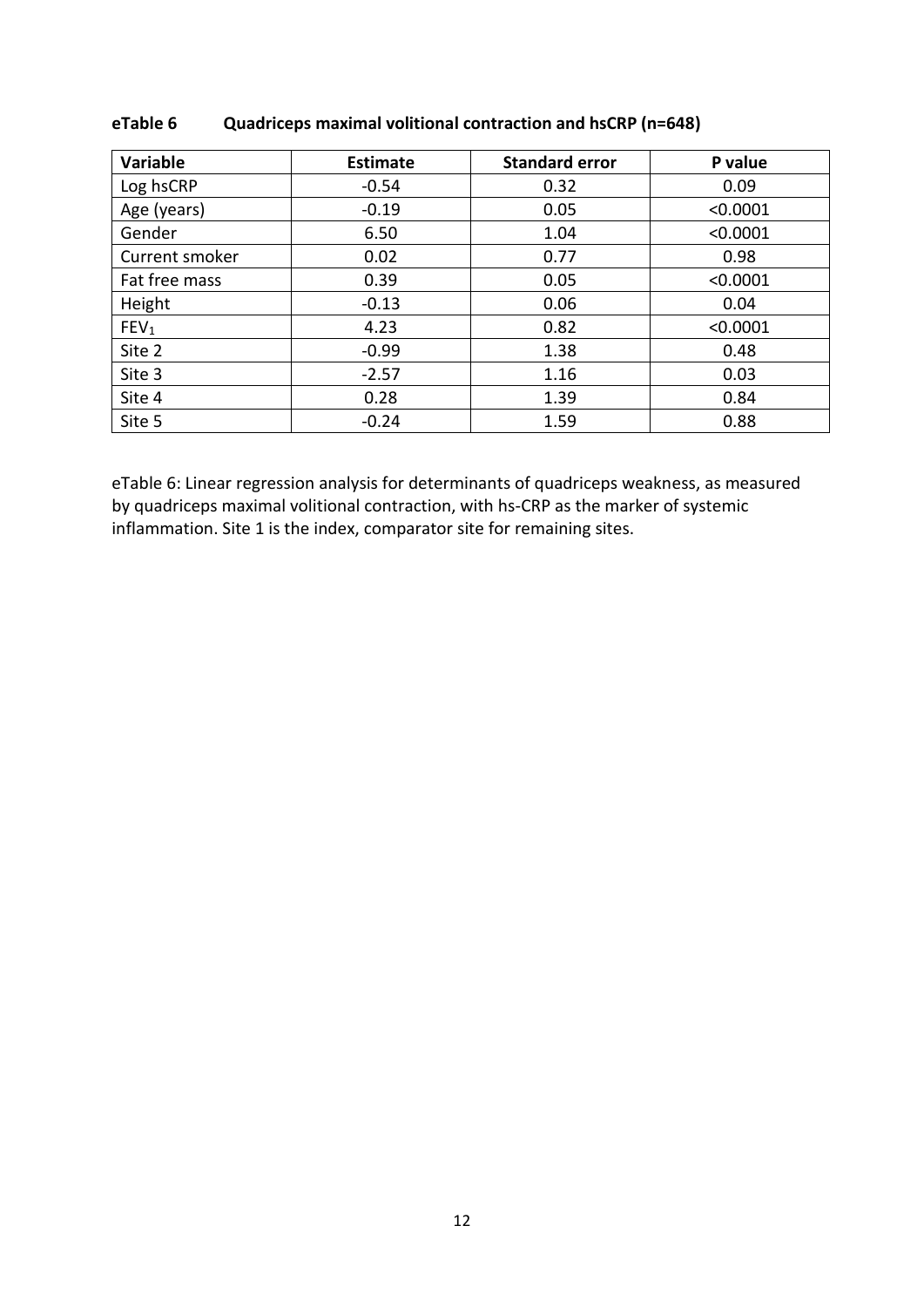| Variable         | <b>Estimate</b> | <b>Standard error</b> | P value  |
|------------------|-----------------|-----------------------|----------|
| Log WCC          | $-0.99$         | 1.28                  | 0.44     |
| Age (years)      | $-0.18$         | 0.05                  | < 0.001  |
| Gender           | 6.52            | 1.05                  | < 0.0001 |
| Current smoker   | $-0.08$         | 0.79                  | 0.92     |
| Fat free mass    | 0.37            | 0.06                  | < 0.0001 |
| Height           | $-0.13$         | 0.06                  | 0.05     |
| FEV <sub>1</sub> | 4.67            | 0.82                  | < 0.0001 |
| Site 2           | $-1.14$         | 1.39                  | 0.97     |
| Site 3           | $-2.71$         | 1.16                  | 0.02     |
| Site 4           | 0.05            | 1.39                  | 0.97     |
| Site 5           | $-0.15$         | 0.79                  | 0.92     |

# **eTable 7 Quadriceps maximal volitional contraction and white blood count (n=657)**

eTable 7: Linear regression analysis for determinants of quadriceps weakness, as measured by quadriceps maximal volitional contraction, with white cell count as the marker of systemic inflammation. Site 1 is the index, comparator site for remaining sites.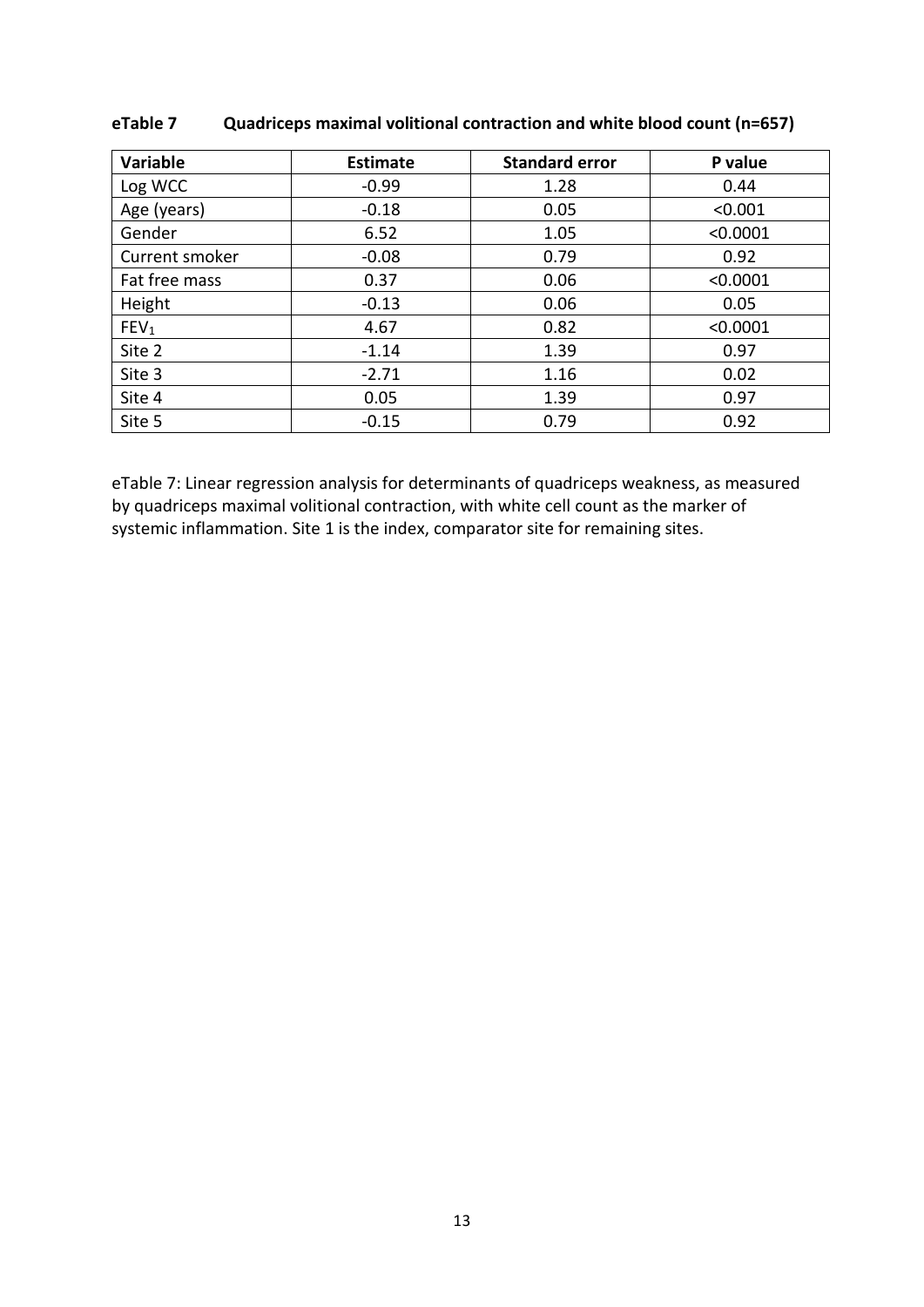| <b>Variable</b>               | <b>Estimate</b> | <b>Standard error</b> | P value  |
|-------------------------------|-----------------|-----------------------|----------|
| Log fibrinogen                | 0.32            | 0.38                  | 0.39     |
| Age (years)                   | 0.14            | 0.01                  | < 0.0001 |
| Gender                        | 0.44            | 0.20                  | 0.03     |
| Supine heart rate             | 0.05            | 0.01                  | < 0.0001 |
| Supine mean arterial pressure | 0.06            | 0.01                  | < 0.0001 |
| Current smoker                | $-0.17$         | 0.20                  | 0.40     |
| Smoking pack year history     | 0.002           | 0.003                 | 0.62     |
| FEV <sub>1</sub> (L)          | $-0.09$         | 0.20                  | 0.66     |
| <b>Diabetes</b>               | 0.88            | 0.29                  | 0.002    |
| Previous heart attack         | 0.004           | 0.34                  | 0.99     |
| Anti-hypertensive therapy     | $-0.02$         | 0.20                  | 0.94     |
| Cholesterol lowering therapy  | 0.29            | 0.22                  | 0.19     |
| Site 2                        | 0.85            | 0.35                  | 0.02     |
| Site 3                        | 0.44            | 0.29                  | 0.13     |
| Site 4                        | $-0.85$         | 0.36                  | 0.02     |
| Site 5                        | 0.81            | 0.41                  | 0.05     |

# **eTable 8 Pulse wave velocity and fibrinogen in sub-population (n=630)**

eTable 8: Linear regression analysis for determinants of arterial stiffness, as measured by pulse wave velocity, with fibrinogen as the marker of systemic inflammation in a subpopulation where subjects with simultaneously elevated hs-CRP of >20 mg/L and WCC of  $>$ 11 x 10<sup>9</sup>/L were excluded from the analysis. Site 1 is the index, comparator site for remaining sites.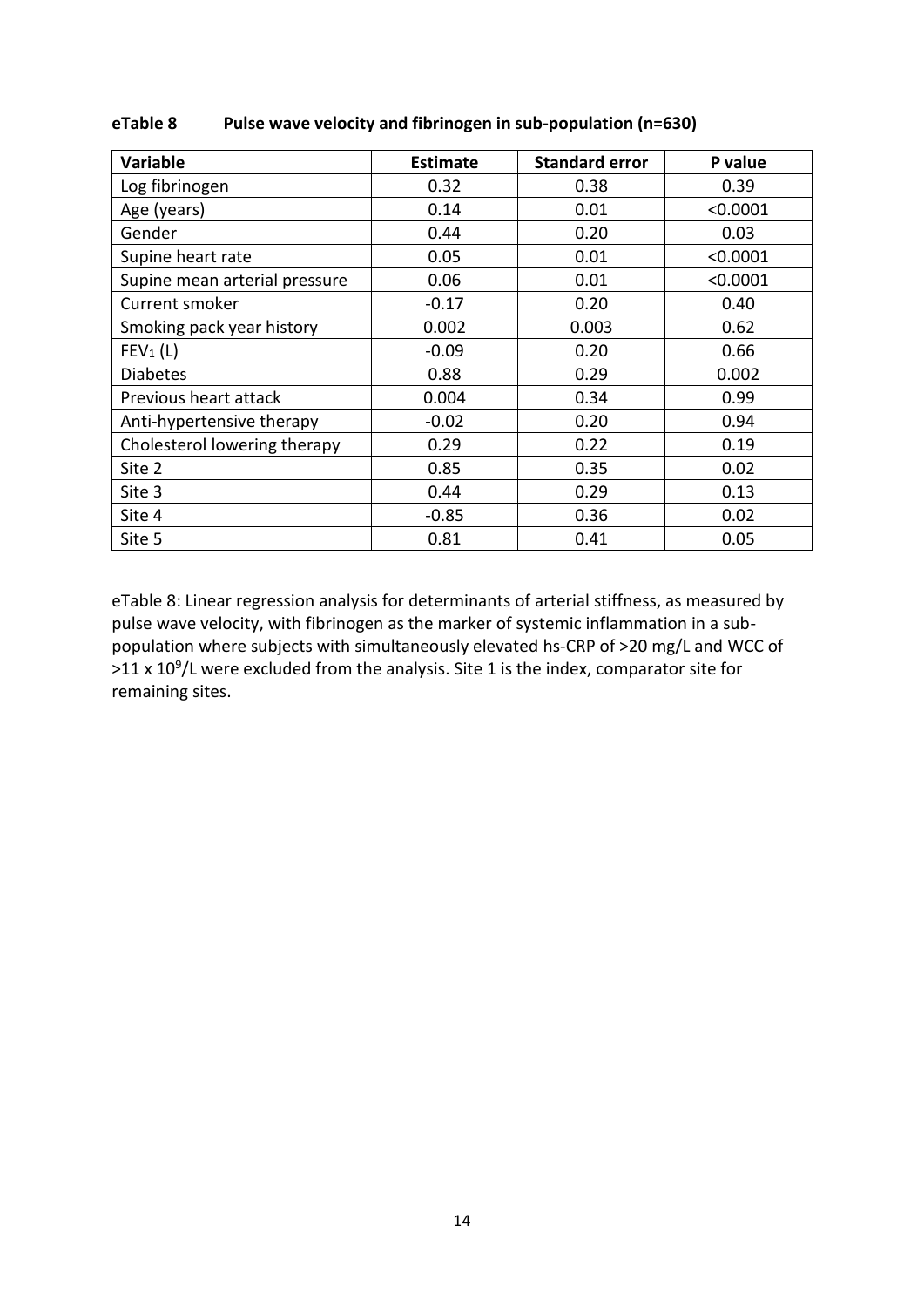| <b>Variable</b>               | <b>Estimate</b> | <b>Standard error</b> | P value  |
|-------------------------------|-----------------|-----------------------|----------|
| Log hsCRP                     | 0.15            | 0.09                  | 0.08     |
| Age (years)                   | 0.14            | 0.01                  | < 0.0001 |
| Gender                        | 0.45            | 0.21                  | 0.03     |
| Supine heart rate             | 0.05            | 0.01                  | < 0.0001 |
| Supine mean arterial pressure | 0.06            | 0.01                  | < 0.0001 |
| Current smoker                | $-0.15$         | 0.20                  | 0.46     |
| Smoking pack year history     | 0.001           | 0.003                 | 0.76     |
| FEV <sub>1</sub> (L)          | $-0.12$         | 0.20                  | 0.56     |
| <b>Diabetes</b>               | 0.82            | 0.30                  | 0.007    |
| Previous heart attack         | $-0.005$        | 0.34                  | 0.99     |
| Anti-hypertensive therapy     | $-0.03$         | 0.20                  | 0.89     |
| Cholesterol lowering therapy  | 0.30            | 0.22                  | 0.16     |
| Site 2                        | 0.74            | 0.36                  | 0.04     |
| Site 3                        | 0.34            | 0.29                  | 0.25     |
| Site 4                        | $-0.90$         | 0.37                  | 0.02     |
| Site 5                        | 0.73            | 0.41                  | 0.08     |

## **eTable 9 Pulse wave and hsCRP in sub-population (n=626)**

eTable 9: Linear regression analysis for determinants of arterial stiffness, as measured by pulse wave velocity, with hsCRP as the marker of systemic inflammation in a sub-population where subjects with simultaneously elevated hs-CRP of >20 mg/L and WCC of >11 x  $10^9$ /L were excluded from the analysis. Site 1 is the index, comparator site for remaining sites.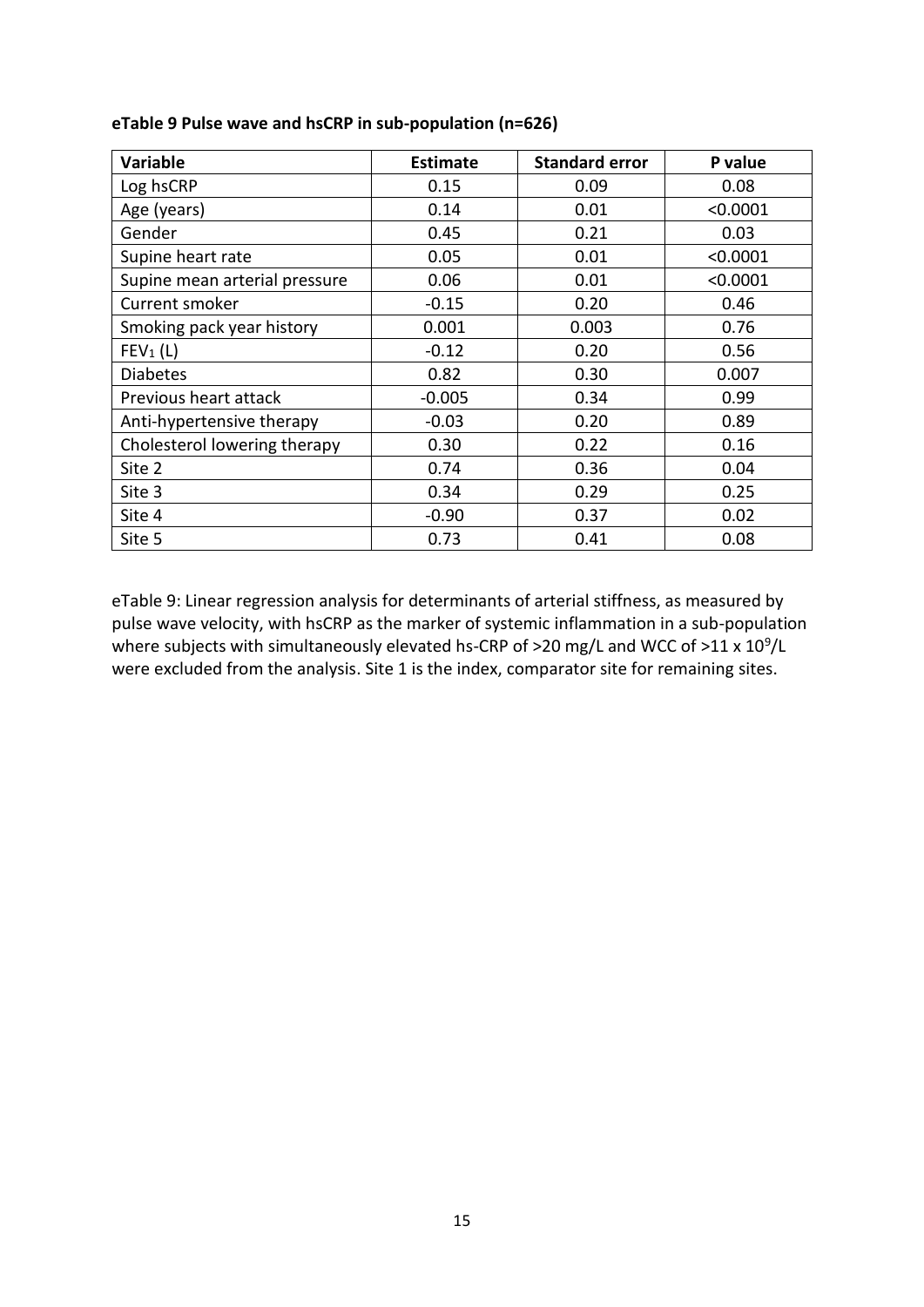| <b>Variable</b>               | <b>Estimate</b> | <b>Standard error</b> | P value  |
|-------------------------------|-----------------|-----------------------|----------|
| Log WCC                       | 0.52            | 0.34                  | 0.12     |
| Age (years)                   | 0.14            | 0.01                  | < 0.0001 |
| Gender                        | 0.43            | 0.21                  | 0.04     |
| Supine heart rate             | 0.05            | 0.01                  | < 0.0001 |
| Supine mean arterial pressure | 0.06            | 0.01                  | < 0.0001 |
| Current smoker                | $-0.15$         | 0.20                  | 0.46     |
| Smoking pack year history     | 0.001           | 0.003                 | 0.70     |
| FEV <sub>1</sub> (L)          | $-0.13$         | 0.20                  | 0.51     |
| <b>Diabetes</b>               | 0.83            | 0.29                  | 0.005    |
| Previous heart attack         | $-0.02$         | 0.34                  | 0.96     |
| Anti-hypertensive therapy     | 0.001           | 0.20                  | 1.00     |
| Cholesterol lowering therapy  | 0.33            | 0.22                  | 0.12     |
| Site 2                        | 0.74            | 0.35                  | 0.04     |
| Site 3                        | 0.35            | 0.29                  | 0.23     |
| Site 4                        | $-0.92$         | 0.36                  | 0.01     |
| Site 5                        | 0.78            | 0.42                  | 0.06     |

**eTable 10 Pulse wave velocity and white cell count in sub-population (n=631)**

eTable 10: Linear regression analysis for determinants of arterial stiffness, as measured by pulse wave velocity, with white cell count as the marker of systemic inflammation in a subpopulation where subjects with simultaneously elevated hs-CRP of >20 mg/L and WCC of  $>$ 11 x 10<sup>9</sup>/L were excluded from the analysis. Site 1 is the index, comparator site for remaining sites.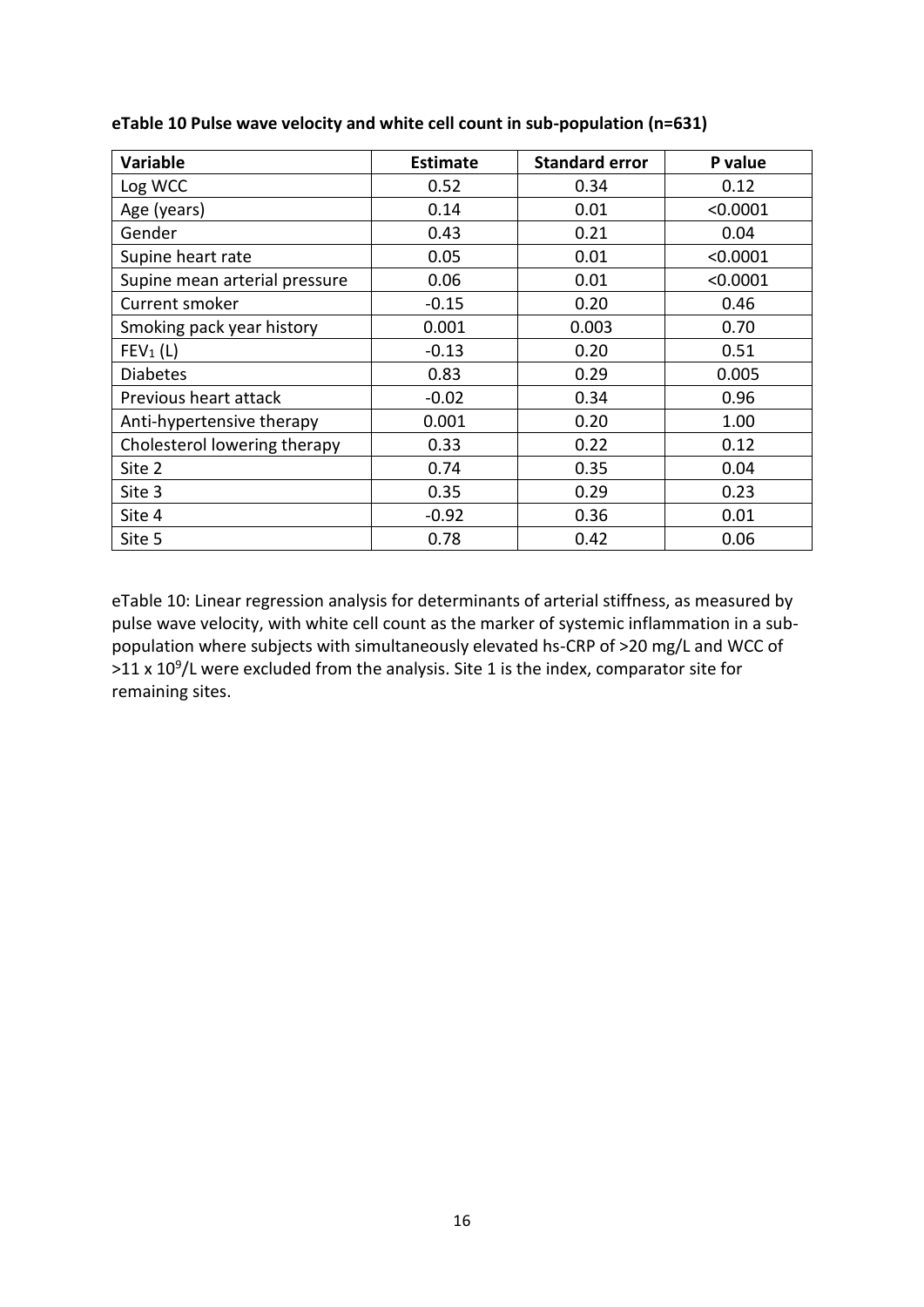| Variable         | <b>Estimate</b> | <b>Standard error</b> | P value  |
|------------------|-----------------|-----------------------|----------|
| Log fibrinogen   | $-0.21$         | 1.50                  | 0.89     |
| Age (years)      | $-0.18$         | 0.05                  | < 0.0001 |
| Gender           | 6.48            | 1.06                  | < 0.0001 |
| Current smoker   | $-0.23$         | 0.79                  | 0.77     |
| Fat free mass    | 0.37            | 0.06                  | < 0.0001 |
| Height           | $-0.13$         | 0.06                  | 0.05     |
| FEV <sub>1</sub> | 4.60            | 0.83                  | < 0.0001 |
| Site 2           | $-1.23$         | 1.41                  | 0.38     |
| Site 3           | $-2.77$         | 1.18                  | 0.02     |
| Site 4           | $-0.03$         | 1.42                  | 0.98     |
| Site 5           | $-0.36$         | 1.64                  | 0.83     |

# **eTable 11 Quadriceps maximal volitional contraction and fibrinogen (n=648) in subpopulation**

eTable 11: Linear regression analysis for determinants of quadriceps weakness, as measured by quadriceps maximal volitional contraction, with fibrinogen as the marker of systemic inflammation in a sub-population where subjects with simultaneously elevated hs-CRP of  $>$ 20 mg/L and WCC of  $>$ 11 x 10<sup>9</sup>/L were excluded from the analysis. Site 1 is the index, comparator site for remaining sites.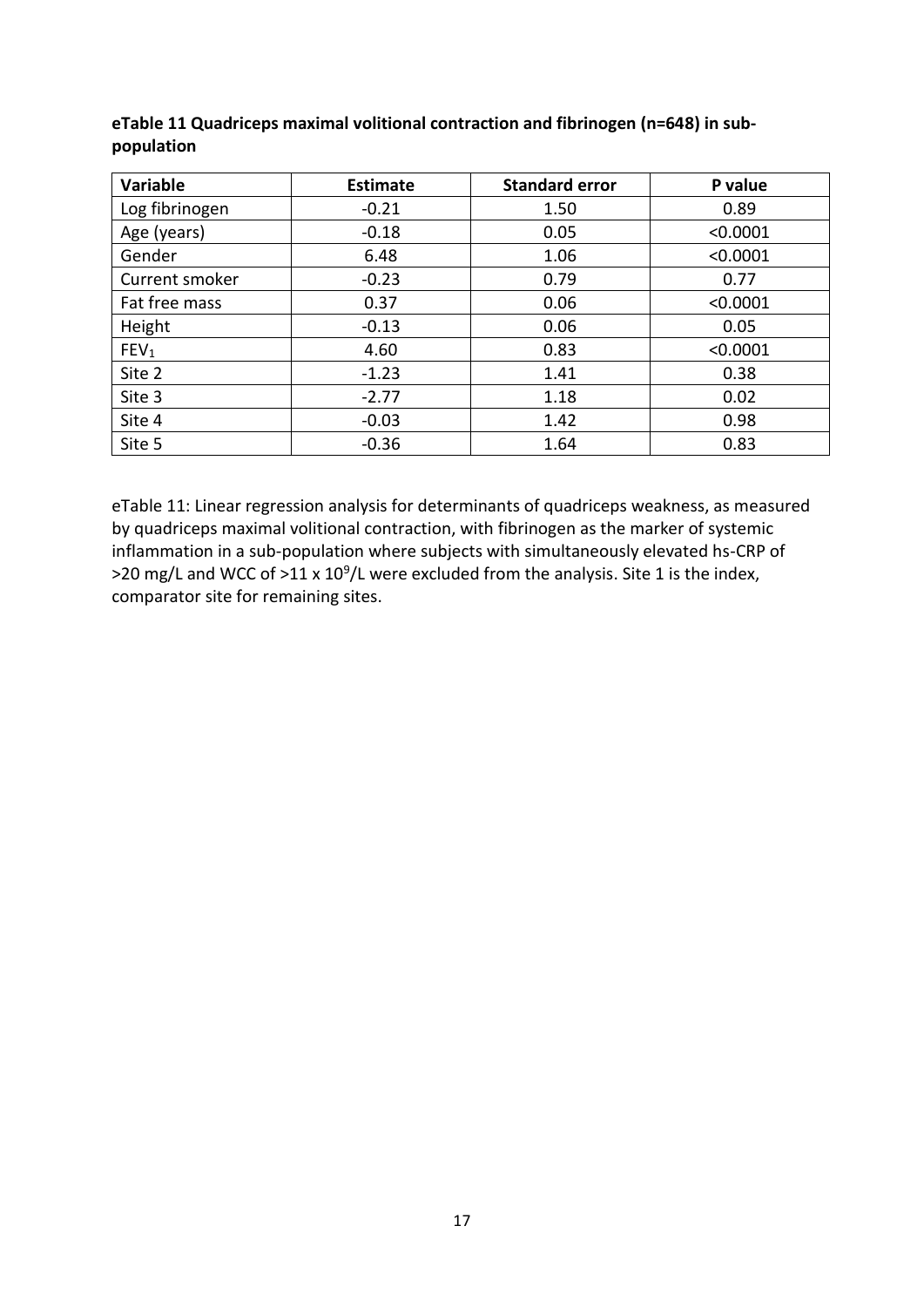| Variable         | <b>Estimate</b> | <b>Standard error</b> | P value  |
|------------------|-----------------|-----------------------|----------|
| Log hsCRP        | $-0.55$         | 0.34                  | 0.10     |
| Age (years)      | $-0.19$         | 0.05                  | < 0.0001 |
| Gender           | 6.56            | 1.05                  | < 0.0001 |
| Current smoker   | $-0.05$         | 0.78                  | 0.95     |
| Fat free mass    | 0.39            | 0.06                  | < 0.0001 |
| Height           | $-0.14$         | 0.06                  | 0.04     |
| FEV <sub>1</sub> | 4.14            | 0.83                  | < 0.0001 |
| Site 2           | $-1.05$         | 1.39                  | 0.45     |
| Site 3           | $-2.63$         | 1.17                  | 0.02     |
| Site 4           | 0.14            | 1.42                  | 0.92     |
| Site 5           | $-0.32$         | 1.63                  | 0.84     |

## **eTable 12 Quadriceps maximal volitional contraction and hsCRP (n=640) in sub-population**

eTable 12: Linear regression analysis for determinants of quadriceps weakness, as measured by quadriceps maximal volitional contraction, with hsCRP as the marker of systemic inflammation in a sub-population where subjects with simultaneously elevated hs-CRP of  $>$ 20 mg/L and WCC of  $>$ 11 x 10<sup>9</sup>/L were excluded from the analysis. Site 1 is the index, comparator site for remaining sites.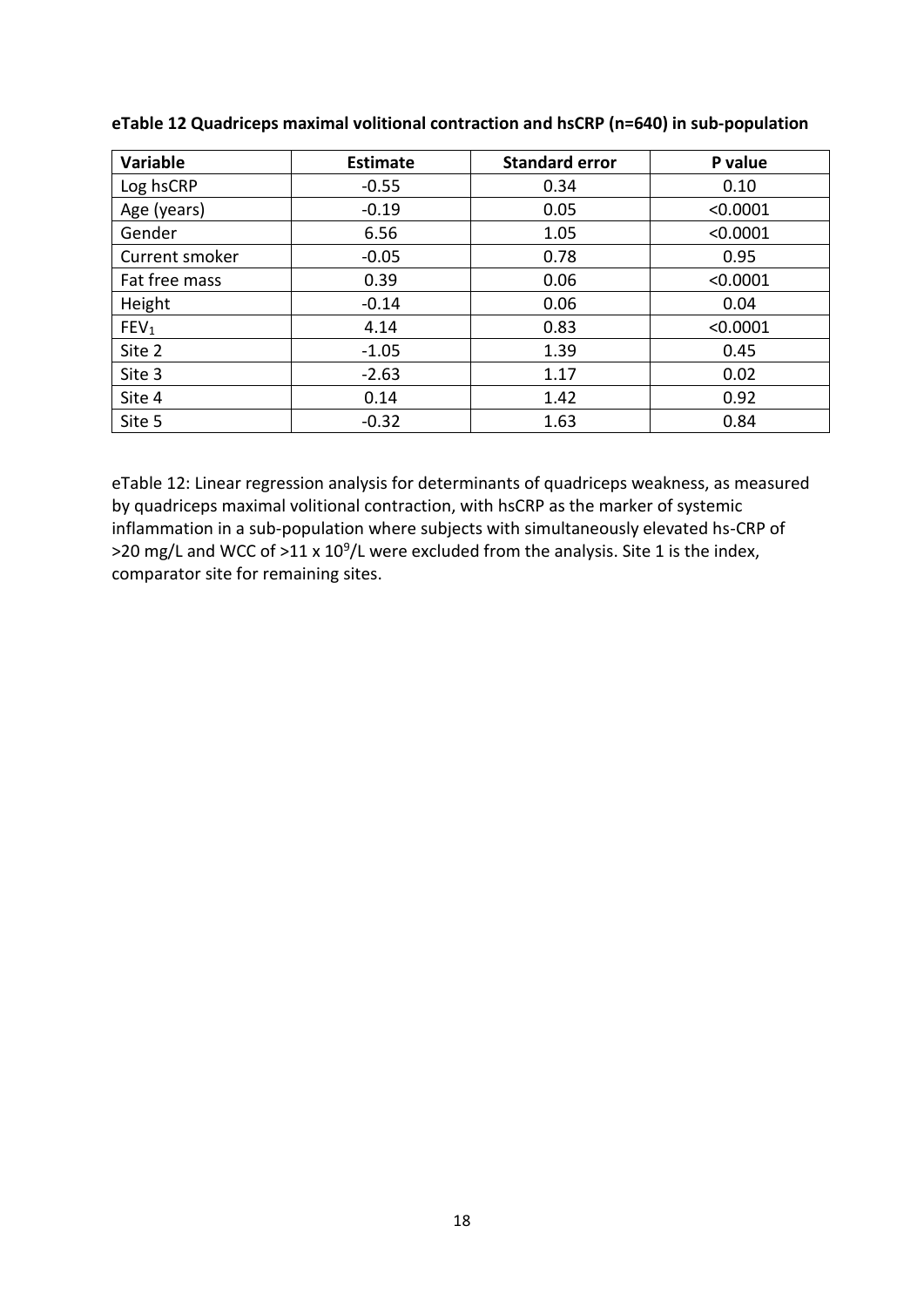| Variable         | <b>Estimate</b> | <b>Standard error</b> | P value  |
|------------------|-----------------|-----------------------|----------|
| Log WCC          | $-0.80$         | 1.33                  | 0.55     |
| Age (years)      | $-0.18$         | 0.05                  | < 0.0001 |
| Gender           | 6.58            | 1.06                  | < 0.0001 |
| Current smoker   | $-0.16$         | 0.80                  | 0.84     |
| Fat free mass    | 0.37            | 0.06                  | < 0.0001 |
| Height           | $-0.13$         | 0.06                  | 0.04     |
| FEV <sub>1</sub> | 4.59            | 0.83                  | < 0.0001 |
| Site 2           | $-1.21$         | 1.40                  | 0.39     |
| Site 3           | $-2.77$         | 1.17                  | 0.02     |
| Site 4           | $-0.05$         | 1.41                  | 0.97     |
| Site 5           | $-0.19$         | 1.65                  | 0.91     |

**eTable 13 Quadriceps maximal volitional contraction and white cell count (n=649) in subpopulation**

eTable 13: Linear regression analysis for determinants of quadriceps weakness, as measured by quadriceps maximal volitional contraction, with white cell count as the marker of systemic inflammation in a sub-population where subjects with simultaneously elevated hs-CRP of >20 mg/L and WCC of >11 x  $10^9$ /L were excluded from the analysis. Site 1 is the index, comparator site for remaining sites.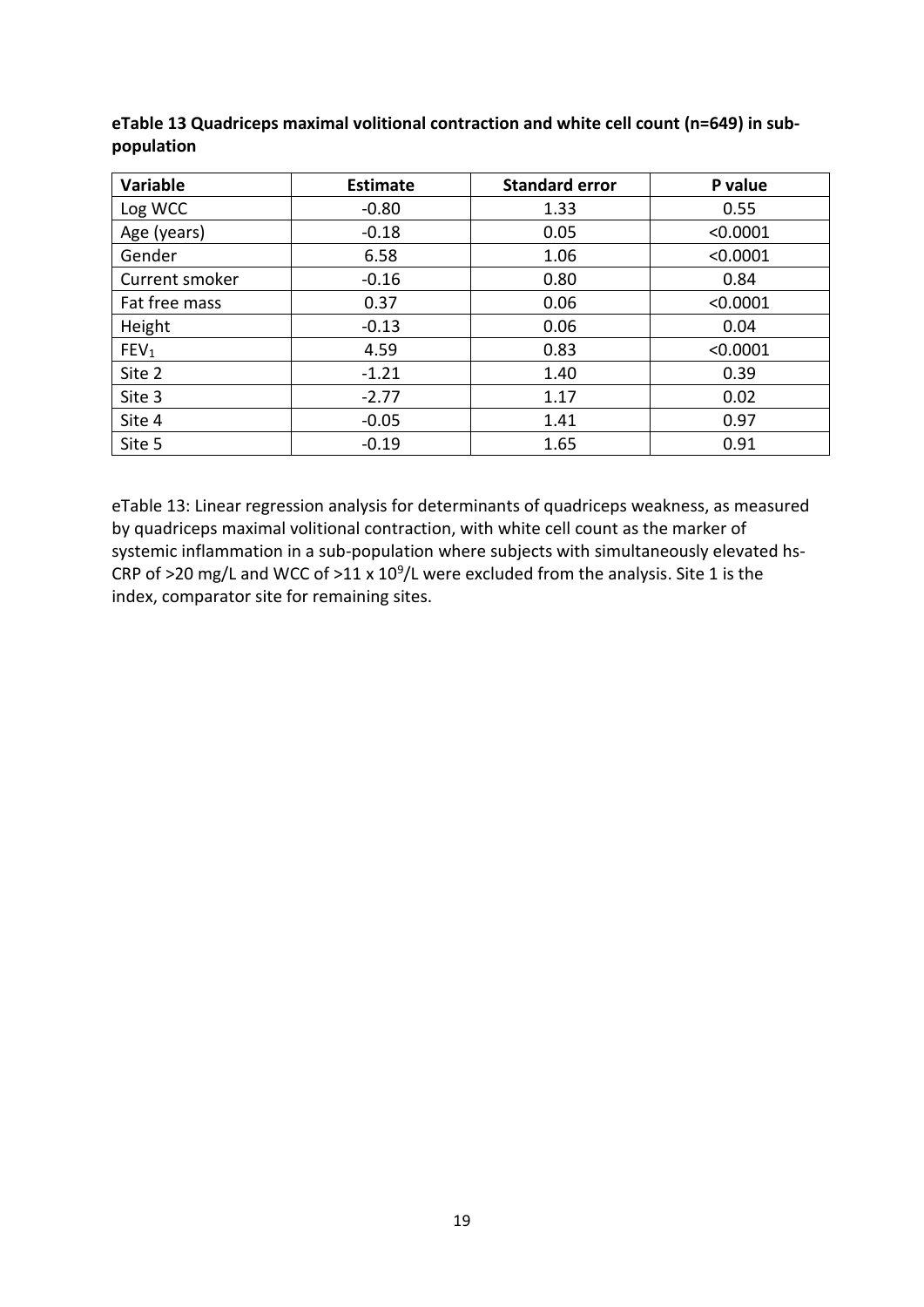### **eFigure 1 Distribution of cardiovascular and muscular manifestations in COPD**



# **eFigure 1 Distribution of cardiovascular and muscular manifestations in COPD** (total

n=617). Group 'Neither' (n=194) represents subjects with neither elevated aortic pulse wave velocity nor skeletal muscle weakness. Group 'Muscle' (n=137) represents subjects with skeletal muscle weakness alone. Group 'Cardiovascular' (n=154) represents subjects with cardiovascular manifestation, defined as elevated aortic stiffness, alone, and group 'Both' (n=132) contains subjects demonstrating both skeletal muscle weakness and elevated aortic stiffness. Skeletal muscle weakness was defined according to predicted quadriceps maximal volitional contraction, based on equations developed by Seymour et al <sup>2</sup> and elevated arterial stiffness was defined as an aortic pulse wave velocity of >10 m/s.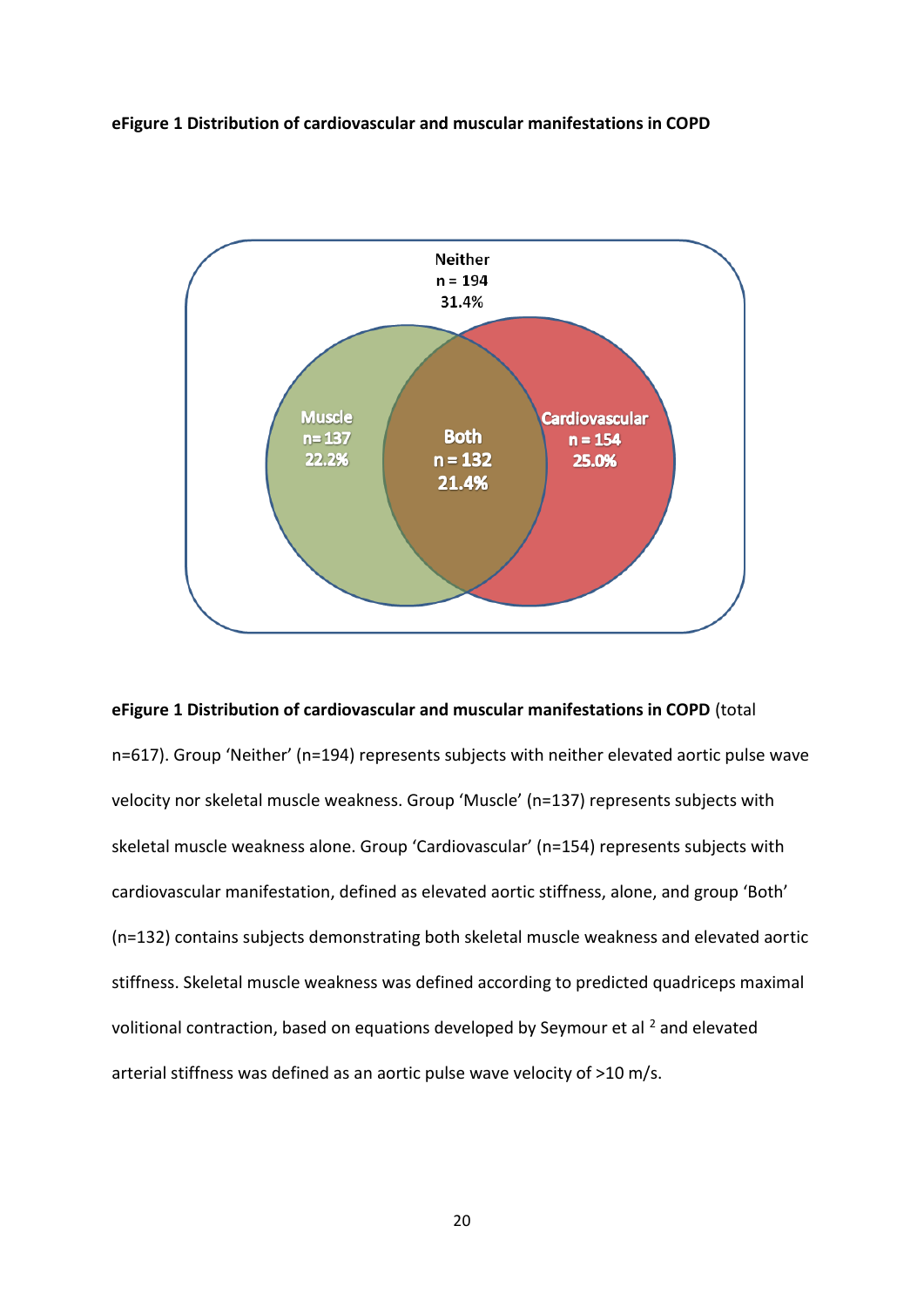

## **eFigure 2** Relationship between quadriceps strength and airflow limitation in COPD

subjects

**eFigure2** Relationship between quadriceps strength and airflow limitation in COPD subjects ( $n = 694$ )

Scatterplot showing a weak but significant correlation between % predicted quadriceps maximal volitional contraction (QMVC % predicted) and % predicted forced expiratory volume in 1 second (FEV1 % Predicted) in COPD subjects in the ERICA cohort